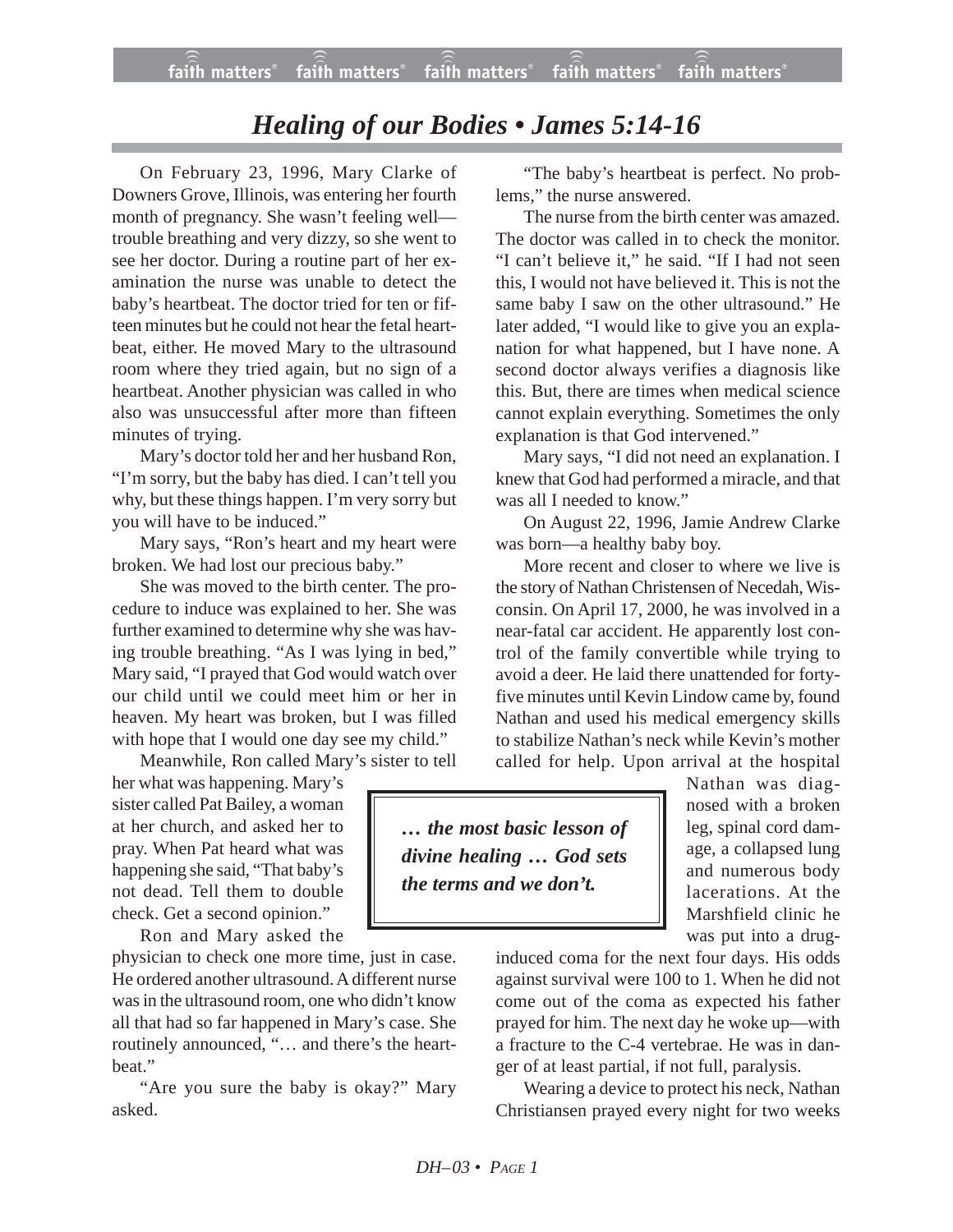### **faith matters® faith matters® faith matters® faith matters® faith matters®** ))) ))) faith matters<sup>®</sup> faith matters<sup>®</sup> faith matters

for God to heal him. He reports that one night when he was just lying in bed he sensed a popping in his neck. The next day x-rays were done that showed the vertebrae was fine. It was healed. Three months later he was cleared to resume participation in football, wrestling, track and field.

From ancient times to modern times, from the Bible to our own backyards, I believe God heals our bodies. But, it is always on his terms. God's terms are not always easy for us to figure out. Consider three very different Bible reports of divine healing.

Naaman was a general in the Syrian army. His story is told in II Kings 5. He was diagnosed with leprosy, a contagious and debilitating disease for which there was no known cure. It was a social and physical death sentence.

The Syrian army had captured a young girl as a prisoner-of-war from Israel and turned her into a slave girl who served Naaman's wife. The Jewish girl told her boss's husband that the God of Israel could cure him of leprosy. With a letter of introduction from the king of Syria to the king of Israel, Naaman went looking for healing. He was sent to the prophet Elisha who told him that God would cure him if he went and washed seven times in the Jordan River.

The general was offended and outraged. He insisted there were better, cleaner rivers back in Syria so he returned home. His servants asked him if he would have heeded the instructions if they were more difficult. That simple question motivated Naaman to return to Israel, wash seven times in the Jordan and be completely healed of his leprosy.

Naaman learned the most basic lesson of divine healing, that God sets the terms and we don't. God chooses whom he will heal, when he will heal and how he will heal. We do not tell God; God tells us.

Add to Naaman's story the story of King Hezekiah. His amazing story is in the Old Testament book of II Kings chapters 18-20. Hezekiah was a good and godly king who ruled the Hebrew people from the capital in Jerusalem. He was 39-years-old when he became desperately ill. The prophet Isaiah came to his home and told him to get his house in order because he would soon die. King Hezekiah was deeply shaken. He turned his face to the wall and wept bitterly over his death sentence. Then Hezekiah begged God for more time—and God said yes. The Lord granted him a fifteen-year reprieve.

The king soon recovered and lived fifteen more years, dying at the age of 54 in the twentyninth year of his reign. This time there were no more extensions.

King Hezekiah learned the same lesson that General Naaman had learned. Healing is on God's terms. If God wants to grant an extension he decides how long. If God gives fifteen years and no more then that is the limit. God sets the terms, not us.

The third biblical story comes from Acts 3:  $1-10$ :

> *One day Peter and John were going up to the temple at the time of prayer—at three in the afternoon. Now a man crippled from birth was being carried to the temple gate called Beautiful, where he was put every day to beg from those going into the temple courts. When he saw Peter and John about to enter, he asked them for money. Peter looked straight at him, as did John. Then Peter said, "Look at us!" So the man gave them his attention, expecting to get something from them.*

> *Then Peter said, "Silver or gold I do not have, but what I have I give you. In the name of Jesus Christ of Nazareth, walk." Taking him by the right hand, he helped him up, and instantly the man's feet and ankles became strong. He jumped to his feet and began to walk. Then he went with them into the temple courts, walking and jumping, and praising God. When all the people saw him walking and praising God, they recognized him as the same man who used to sit begging at the temple gate called Beautiful, and they were filled with wonder and amazement*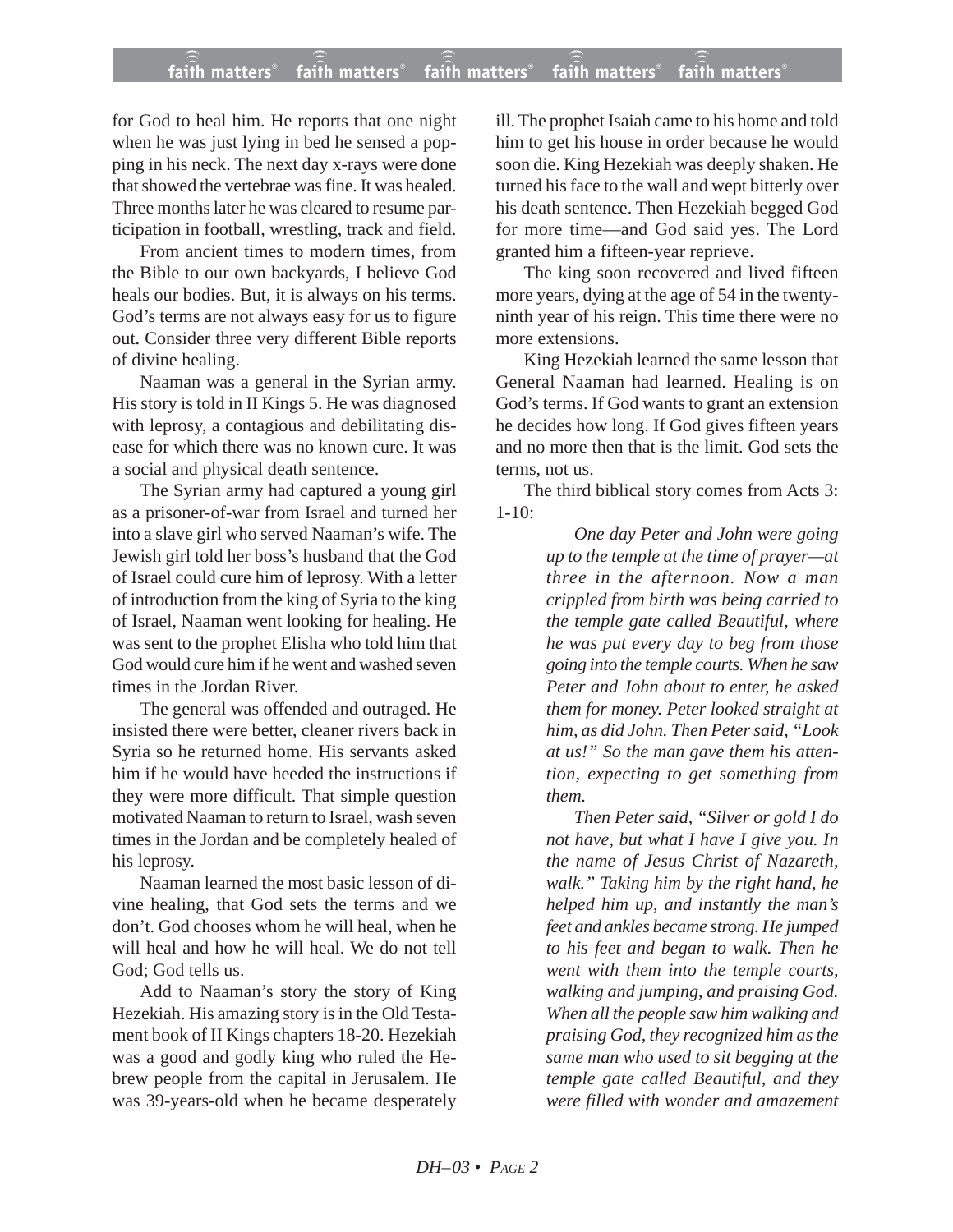## **faith matters® faith matters® faith matters® faith matters® faith matters®** ))) ))) ))) faith matters<sup>®</sup> faith matters<sup>®</sup> faith matters®

# *at what had happened to him.*

What is so interesting about this story is that God did not give him what he asked for. This unnamed man begging by the temple gate wanted money. God gave him health, instead. There is no mention of his faith. There is no record of his prayers, just that God healed him to show others what God can do. The disabled beggar learned

the same lesson learned by General Naaman and King Hezekiah—God sets the terms. God heals whom he wants, when he wants and how he chooses.

Please do not take of-

fense at this truth. If it were otherwise God would not be God. God has the wisdom, power and goodness to make the right choices. He sets the terms. I must trust him.

But God does want us to ask. After all, he is our Father and we are his children. Fathers love to be asked by their children, even if they have to say no. Naaman asked. Hezekiah asked. Hundreds of people in the Bible asked Jesus to heal their maladies, cure their children, give them sight or cleanse their skin. And he did it! God loves to be asked and he loves to heal.

Sometimes God says yes through the natural healing processes that he put into our bodies when he created us. Sometimes he says yes through the power of medicine or the skill of a surgeon. Sometimes he says yes through a direct supernatural intervention called a miracle. And, sometimes he says no. But we still are invited to ask. In James 5:14-15 in the New Testament we read:

> *Is any one of you sick? He should call the elders of the church to pray over him and anoint him with oil in the name of the Lord. And the prayer offered in faith will make the sick person well; the Lord will raise him up. If has sinned, he will be forgiven. Therefore confess your sins to each other and pray for each other so that you may be healed. The prayer of a righteous man is powerful and effective.*

Don't get hung up on the elders and the oil. This was simply a method. It is a method we still practice today at Wooddale Church. When Wooddalers ask for elders and leaders of the church to anoint them and pray for healing that is what we do. But, it is not the oil that heals. It is not the elders that heal. It is not even the prayers that heal. God heals!

> God heals—so we ask him. I ask him. I will tell you honestly that when I pray for people to be healed I do not normally say, "God, if it is your will," although I certainly know that heal-

ing fully depends on God's will. I just ask. I ask God to heal. I ask, knowing that the answer may be no. It was no when Jesus asked not to die on the cross. It was no when St. Paul asked three times to be healed of his physical malady. But God still wants us to ask, so I ask him with the hope that God will say yes. When we are sick we have an opportunity and an invitation—just ask God!

With opportunity comes responsibility. That responsibility is faith! We come to God with trust and confidence in him. Just as we trust a surgeon when consenting to an operation, so we come to God with faith and trust that he will do the right thing when we pray for healing.

But, let's be clear on what is meant by faith and trust. It is not so much faith that we will be healed; it is trust in God. We truly believe that God can heal and that God will do what is good and right. Faith is in God, not the outcome. True faith trusts God regardless of the outcome. So we pray like the psalmist in Psalm 143:7-8:

> *Answer me quickly, O Lord; my spirit fails. Do not hide your face from me or I will be like those who go down to the pit. Let the morning bring me word of your unfailing love, for I have put my trust in you.*

Ask directly and specifically, but remember that healing is on God's terms and that true believers totally trust him no matter how he an-

*God loves to be asked and*

*he loves to heal.*